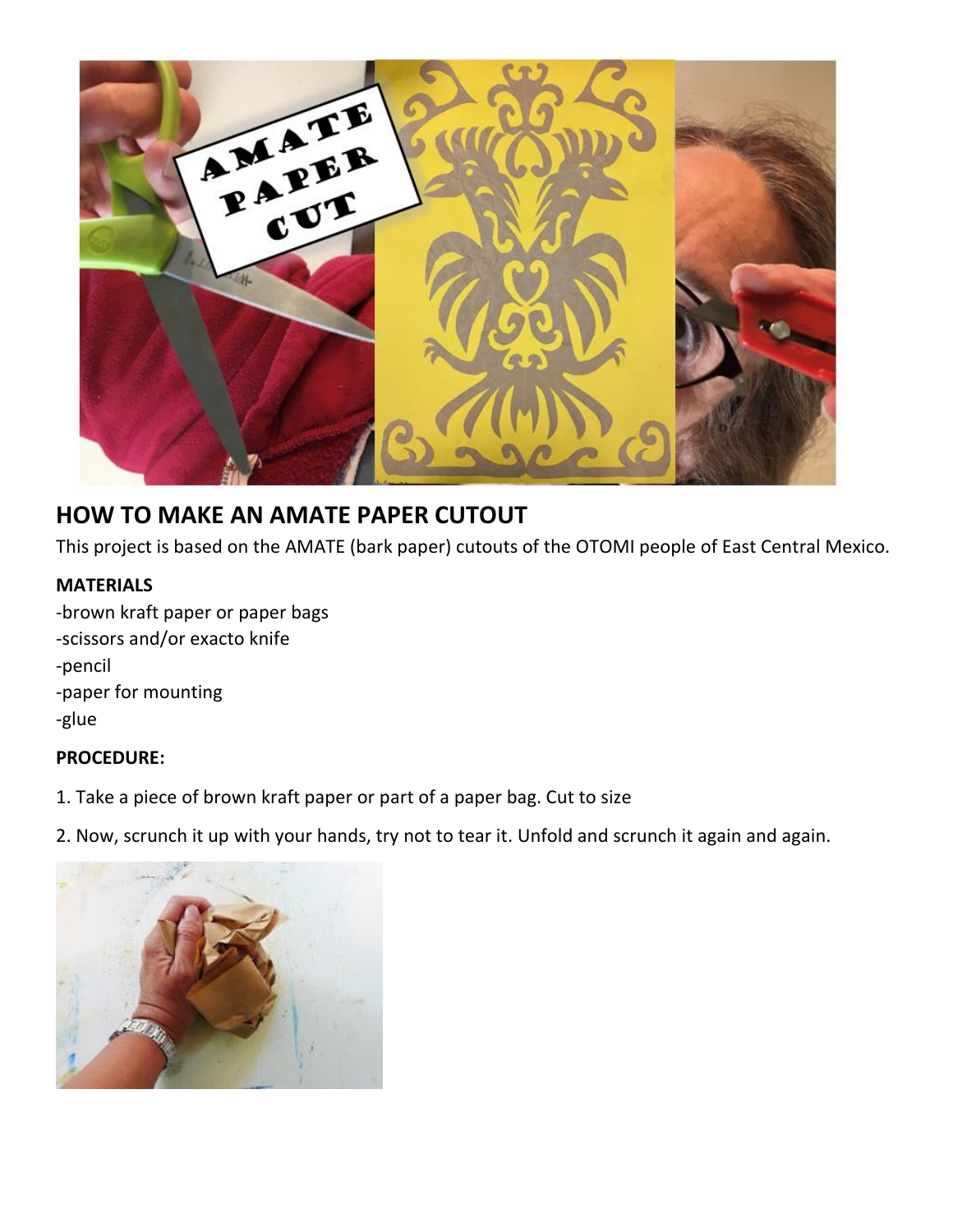3. Flatten it out on your workspace and smooth it out a bit.



4. Fold the paper in half.



5. Take a pencil (Here I'm using a sharpie so you can see) and draw out one half of your design using the fold line as the middle.